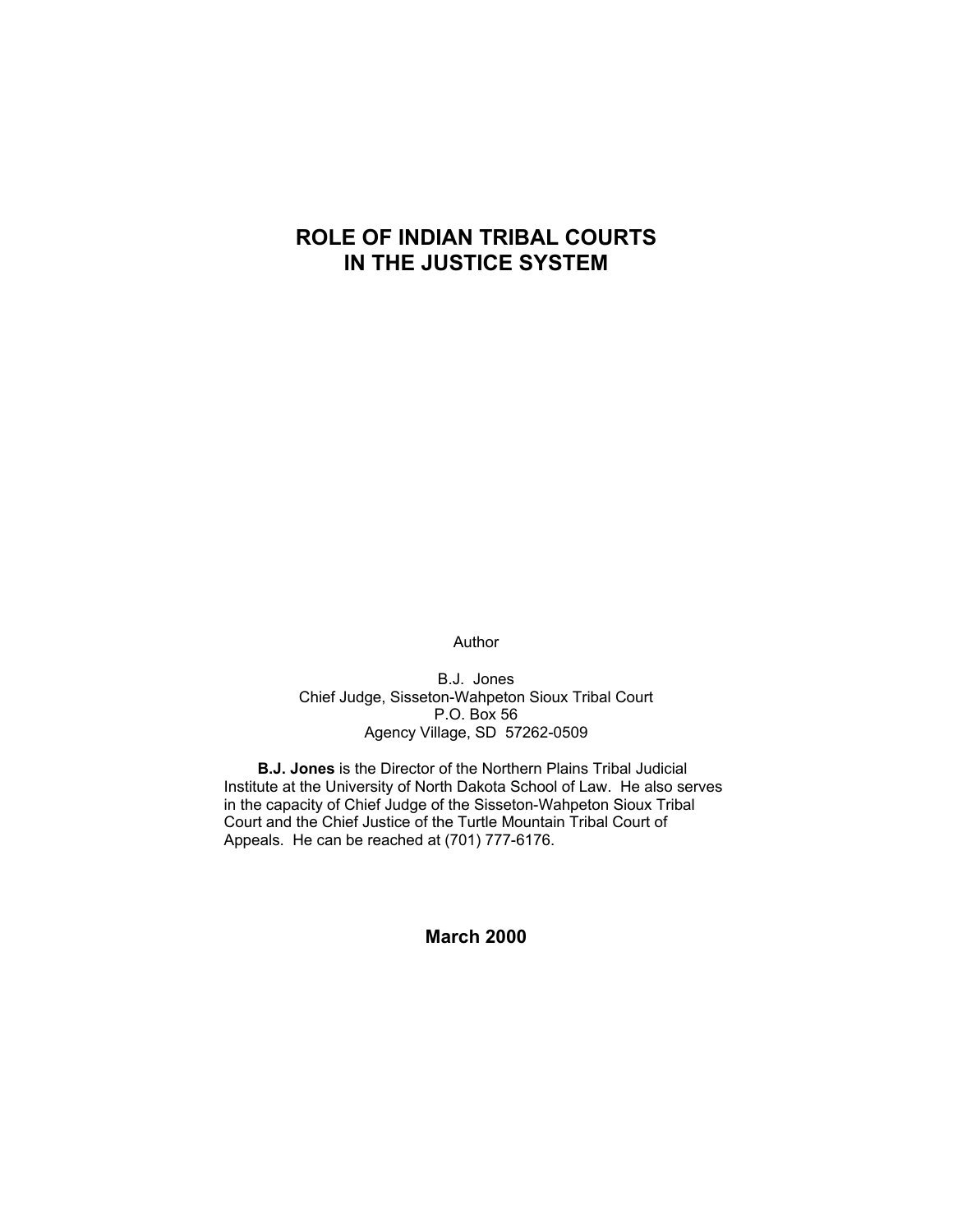#### **Native American Topic-Specific Monograph Series**

## **Purpose**

The purpose of the Native American Topic-Specific Monograph project is to deliver a variety of booklets that will assist individuals in better understanding issues affecting Native communities and provide information to individuals working in Indian Country. The booklets will also increase the amount and quality of resource materials available to community workers that they can disseminate to Native American victims of crime and the general public. In addition to the information in the booklet, there is also a list of diverse services available to crime victims and resources from the Department of Justice.

## **Acknowledgements**

The Center on Child Abuse and Neglect (CCAN) acknowledges the assistance of the many consultants who contributed their expertise in the preparation of this series of monographs. These materials were developed and reviewed by individuals with diverse backgrounds, expertise and experience in victim services, legal experience, and mental health providers.

CCAN believes that the information contained herein is factual and that the opinions expressed are those of the consultants/writers. The information is not however, to be taken as warranty or representations for which the Center on Child Abuse and Neglect assumes legal responsibility. Any use of this information must be determined by the user to be in accordance with policies within the user's organization and with applicable federal, state, and tribal laws and regulations.

### **Project Staff**

Project Director/Editor - Dolores Subia BigFoot, Ph.D., CCAN OUHSC Project Coordinator - Lana Grant, CCAN OUHSC Project Staff - Janie Braden Denton and Lisa P. Rhoades, CCAN OUHSC OVC Program Specialist - Cathy Sanders, OVC, OJP, DOJ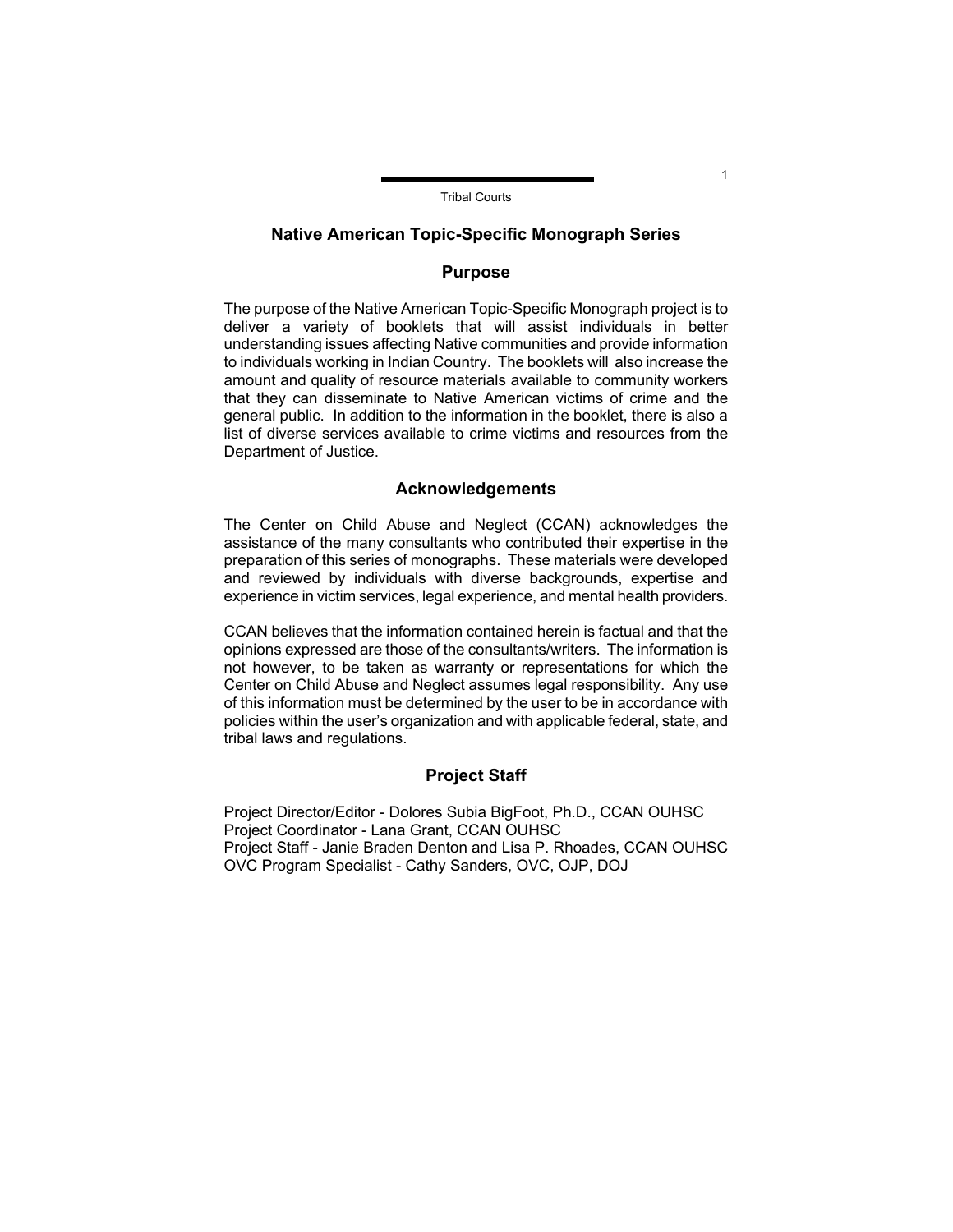# **ROLE OF INDIAN TRIBAL COURTS IN THE JUSTICE SYSTEM**

#### *OVERVIEW*

This monograph will discuss the role of Indian tribal courts and Courts of Indian Offenses in resolving disputes that arise between persons, Indian and non-Indian, on the various Indian reservations in the United States. Tribal courts are operated by Indian tribes under laws and procedures that the Tribe has enacted or made one of their laws, which often differ from the laws and procedures in federal and state courts. Most Tribes receive funding from the Department of Interior to operate their court systems, although many supplement this funding with their own resources. Courts of Indian Offenses are courts operated by the Department of Interior, Bureau of Indian Affairs, on certain reservations. Those courts operate under federal regulations contained in Volume 25 of the Code of Federal Regulations<sup>1</sup> [a](#page-2-0)nd for this reason are often referred to as "CFR" courts. At present there are approximately 150 tribal courts in operation in the United States and approximately [2](#page-2-1)0 CFR courts. $2$  Although there are various other methods which Native people resort to in resolving disputes, including traditional dispute resolution methods some of which are included into tribal justice systems, this paper will primarily focus on the formal justice systems that have been set up by Indian tribes and the Bureau of Indian Affairs.

This paper will begin by exploring the history of tribal justice systems that Indian tribes use. Many tribal justice systems evolved from courts set up by the Bureau of Indian Affairs on reservations in an attempt to assimilate Native people into the predominant Anglo legal system. As a result of this, many Indian tribal courts mirror the justice systems that exist in states and the federal system and use very similar procedures and rules. Other Indian tribal courts have attempted to bring back traditional dispute resolution techniques by adding these methods into their court systems. As a result, these courts and their procedures may differ dramatically from the procedures of a state or federal court.

After an examination of the history of tribal courts, this monograph will explore the authority of tribal courts and compare that authority to state and federal courts. Indian tribal courts are relatively new institutions and

 $\overline{a}$ 

 $\mathfrak{p}$ 

<span id="page-2-0"></span> $1$  See 25 CFR 11.1 et seq.

<span id="page-2-1"></span> $2$  See The Duro Decision; Criminal Misdemeanor Jurisdiction in Indian Country; Hearing on HR 972 Before the House Committee on Interior and Insular Affairs, 102nd Cong. 1St See. 9 (1991).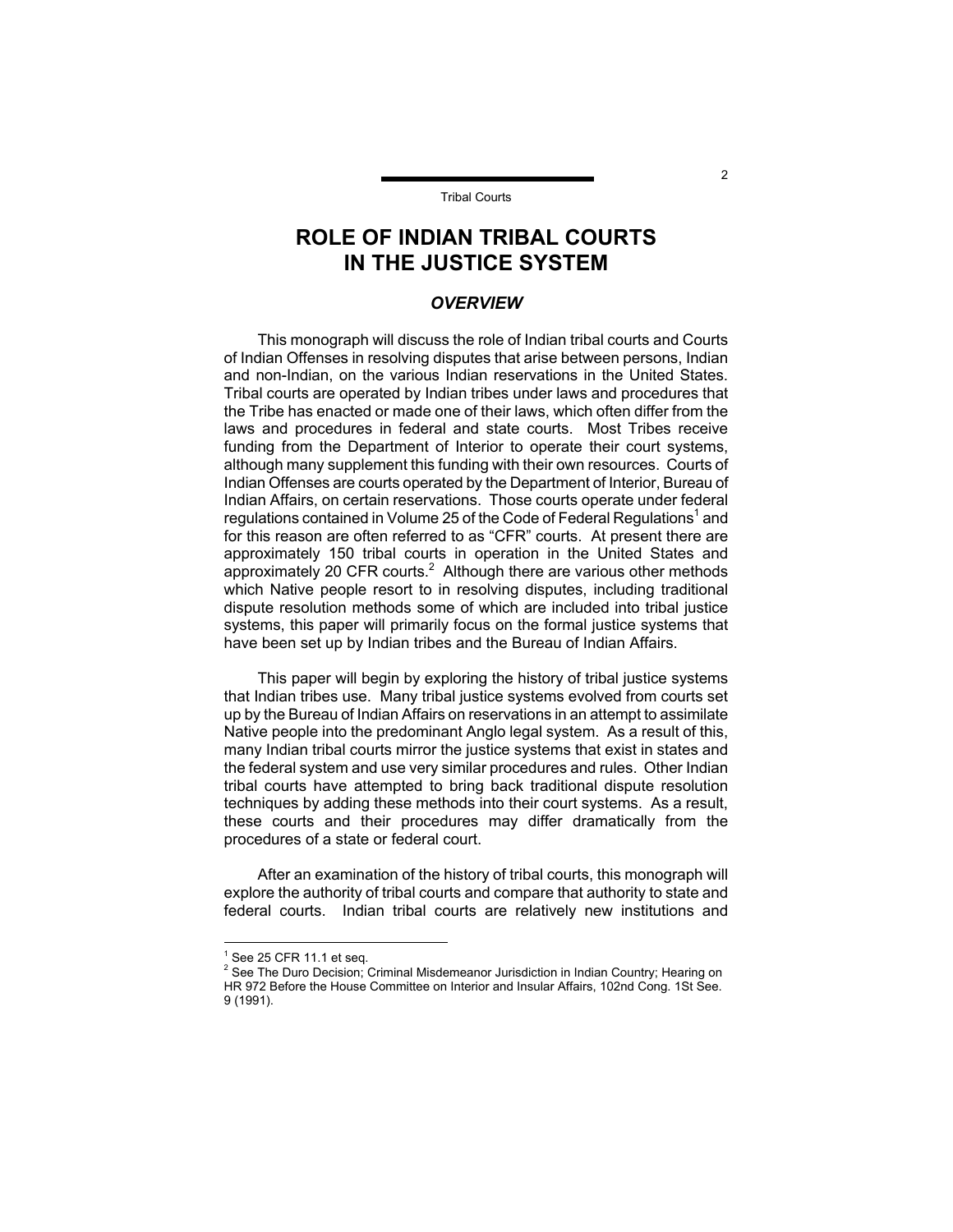questions continually arise as to their authority and what degree of respect other courts should grant tribal courts. That section will examine issues such as:

- the types of disputes tribal courts can resolve;
- whether tribal courts can only resolve disputes between members of the tribe or others also;
- the types of procedures tribal courts utilize in civil and criminal hearings;
- the rights of the accused and victims of crime in tribal courts;
- whether tribal court judgments are honored by other court systems under full faith and credit<sup>[3](#page-3-0)</sup>;
- the various personnel involved in most tribal courts and their roles;
- the types of cases most Indian tribal courts hear (family disputes, criminal, housing, etc.); and
- how tribal courts and law enforcement interact to protect victims of crime in Indian Country.

In discussing these various issues this paper will examine the role of federal law in shaping the authority of tribal courts, especially in the areas of prosecution of crime<sup> $7$ </sup>, the procedures utilized in tribal courts,<sup>[5](#page-3-2)</sup> and full faith and credit.<sup>[6](#page-3-3)</sup>

Finally, this monograph will examine some of the issues facing victims of crime and violence in tribal courts and why tribal courts are so vital to

<span id="page-3-0"></span> 3 "Full faith and credit" is a legal term which means that one court system will honor and enforce court decisions from other court systems. State courts must honor each other's court decisions under the United States Constitution and federal and state courts must honor each other's decisions under federal law. See 28 USC 1738. Tribal courts are not mentioned in the United States Constitution, however, and as a result it is still unclear whether other courts must honor and enforce tribal court decisions. One exception is the Indian Child Welfare Act which, at 25 U.S.C. § 1911, does require state courts to grant full faith and credit to tribal court child custody orders.

<span id="page-3-1"></span> $4$  The United States Supreme Court has declared that Indian tribal courts cannot prosecute crimes committed by non-Indians on Indian reservations, see Oliphant v. Suquamish Tribe, 435 U.S. 191 (1978), or crimes committed by Indians from other reservations. See Duro v. Reina, 495 US 676 (1990). Congress reacted to this latter decision by giving Indian tribal courts the authority to prosecute all Indians who commit crimes within Indian Country.

<span id="page-3-3"></span><span id="page-3-2"></span> $<sup>5</sup>$  In 1968, in an attempt to ensure all persons in tribal courts certain rights, Congress</sup> passed the Indian Civil Rights Act, 25 USC 1301, which gives persons in tribal courts some of the same rights guaranteed persons in federal and state courts under the Bill of Rights. 6 <sup>6</sup> Congress has recently passed federal laws requiring state and tribal courts to honor and enforce each other's child support orders, see 28 USC 1738B, and domestic violence protection orders, see 18 USC 2265. Previously, Congress enacted legislation requiring state courts to honor tribal child custody orders as part of the Indian Child Welfare Act. See 25 U.S.C. §1911.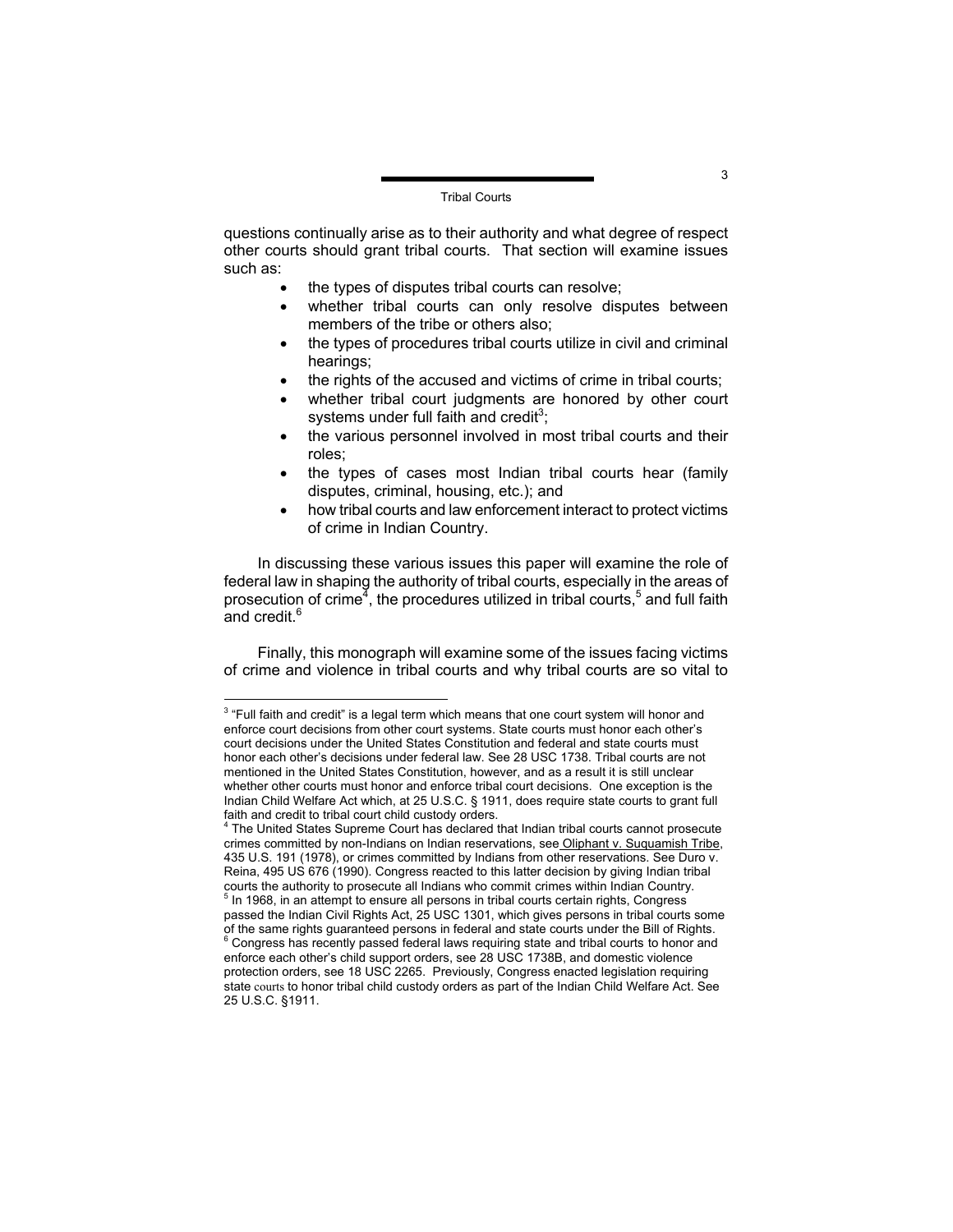ensuring protection and seeking recovery for victims in Indian Country.

# **HISTORY OF INDIAN TRIBAL COURTS**  *EARLY CFR COURTS*

Although Native people had methods of resolving disputes prior to the introduction of Anglo law to the North American continent, formal court institutions are a rather recent development in Indian Country. The development of tribal courts can be traced to a case occurring in the 1880's on what is now the Rosebud Indian reservation in South Dakota when a Lakota named Crow Dog allegedly killed another Lakota, Spotted Tail.<sup>[7](#page-4-0)</sup> At the time of the killing, there was no formal Lakota court system, but instead the Lakota, utilizing traditional methods of resolving disputes, required Crow Dog to provide restitution to Spotted Tail's family by providing necessary provisions to the family. The federal territorial courts, concerned that the Lakota way had resulted in Crow Dog going unpunished, stepped in and prosecuted Crow Dog for murder. The United States Supreme Court held that the federal territorial court could not prosecute Crow Dog for murder because the Lakota had been reserved the right to hand out its own justice in the treaty between the Lakota Sioux and the United States.<sup>[8](#page-4-1)</sup>

The United States government felt that this case showed a lack of law enforcement and justice in Indian Country and quickly acted to bring Indian people who committed serious crimes under federal authority.<sup>[9](#page-4-2)</sup> The United States Department of Interior, the federal agency directing Indian affairs, also acted to set up court systems on Indian reservations called "Courts of Indian Offenses", $10$  which could handle less serious criminal actions as well as resolving disputes among tribal members. Non-Indians could not be brought into these courts without their express consent. Many of the judges in these court systems were the local BIA superintendents whose objectives were to absorb Native people into the non-Indian world and to suppress any activities that interfered with this integration goal.<sup>11</sup> A majority of these

<span id="page-4-0"></span> $7$  For a good discussion of this case see Sydney J. Harring, Crow Dog's Case: American Indian Sovereignty, Tribal Law and United States Law in the Nineteenth Century, 1994. 8 See Ex parte Crow Dog, 109 U.S. 556 (1883).

<span id="page-4-2"></span><span id="page-4-1"></span>Congress did this by enacting the Major Crimes Act, 18 USC 1153, giving the federal courts the authority to prosecute Indians who commit certain major crimes on reservations, including murder.<br><sup>10</sup> See Robert N. Clinton, et al, American Indian Law, 207 (1991).

<span id="page-4-3"></span>

<span id="page-4-4"></span><sup>&</sup>lt;sup>11</sup> The only qualification to be a judge in one of these courts was that the person not be a polygamist. Many of the types of crimes punishable under these early courts were efforts to force Indians into farming and ranching and to prevent them from practicing their traditional spiritual practices such as the Sun Dance. See William Hagen, Indian Police and Judges, 145 (1966).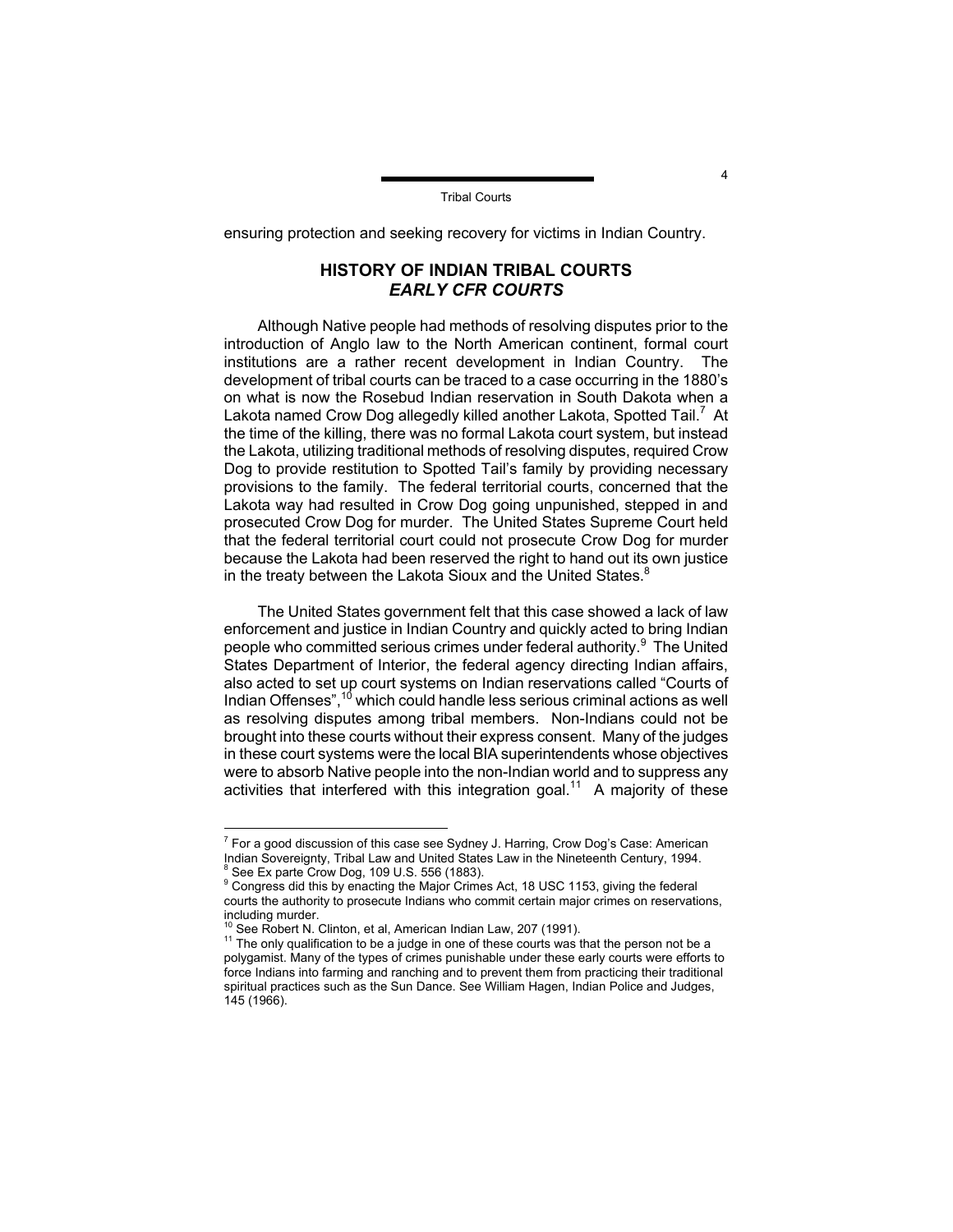courts and the Codes under which they operated did not reflect Native values and customs, but instead were efforts to change those values into the values the dominant society found important.

### *EARLY TRIBAL COURTS*

It was not until 1934 that Indian tribes were allowed to set up their own justice codes and operate court systems enforcing tribal laws enacted by Indian tribes.<sup>[12](#page-5-0)</sup> The creation of those court systems is the result of the inherent authority of tribal nations to enact their own laws and to be governed by them. It is important to remember that unlike federal and state courts, which are created by the United States and state constitutions as a separate, but co-equal, branch of government along with the executive and legislative branches of government, most tribal courts were created under the authority granted them by the tribal governing body. Some argue that this means that tribal courts do not operate separate and apart from tribal government, i.e., they do not have separation of powers, although most tribal codes of justice and constitutions provide for tribal court independence. Most tribal codes of justice lay out the procedures used in tribal court as well as define the different types of cases that can be brought in the court. Other important parts of tribal codes include sections defining the court's authority, or jurisdiction, to hear disputes and where a dispute has to take place for a tribal court to exercise jurisdiction.

Some Indian tribes did not choose to enact their own codes and still operate by the Code of Indian Offenses found in the Code of Federal Regulations.[13](#page-5-1) Many smaller tribes could not afford to operate their own court systems and chose to retain the CFR courts operated by the Bureau of Indian Affairs. These courts are similar to tribal courts, except the Bureau of Indian Affairs is financially responsible for administering such courts. Most CFR courts provide for public defenders while many tribal courts do not have public defenders. The types of cases CFR courts can hear, compared to tribal courts, also differ slightly with CFR courts being restricted from hearing internal tribal disputes, such as election disputes or political disputes, and from hearing disputes involving non-Indian parties unless they consent to be subjected to the CFR court's authority.

<span id="page-5-0"></span> $12$  This came about as the result of the enactment of the Indian Reorganization Act of 1934 and subsequent federal regulations allowing Indian tribes to enact their own tribal codes and set up their own judicial systems. See 3 Fed. Reg. 952-959 (1938) codified at 25 CFR

<span id="page-5-1"></span><sup>11.&</sup>lt;br><sup>13</sup> Those tribes are listed at 25 CFR 11.100. A majority are located in Oklahoma.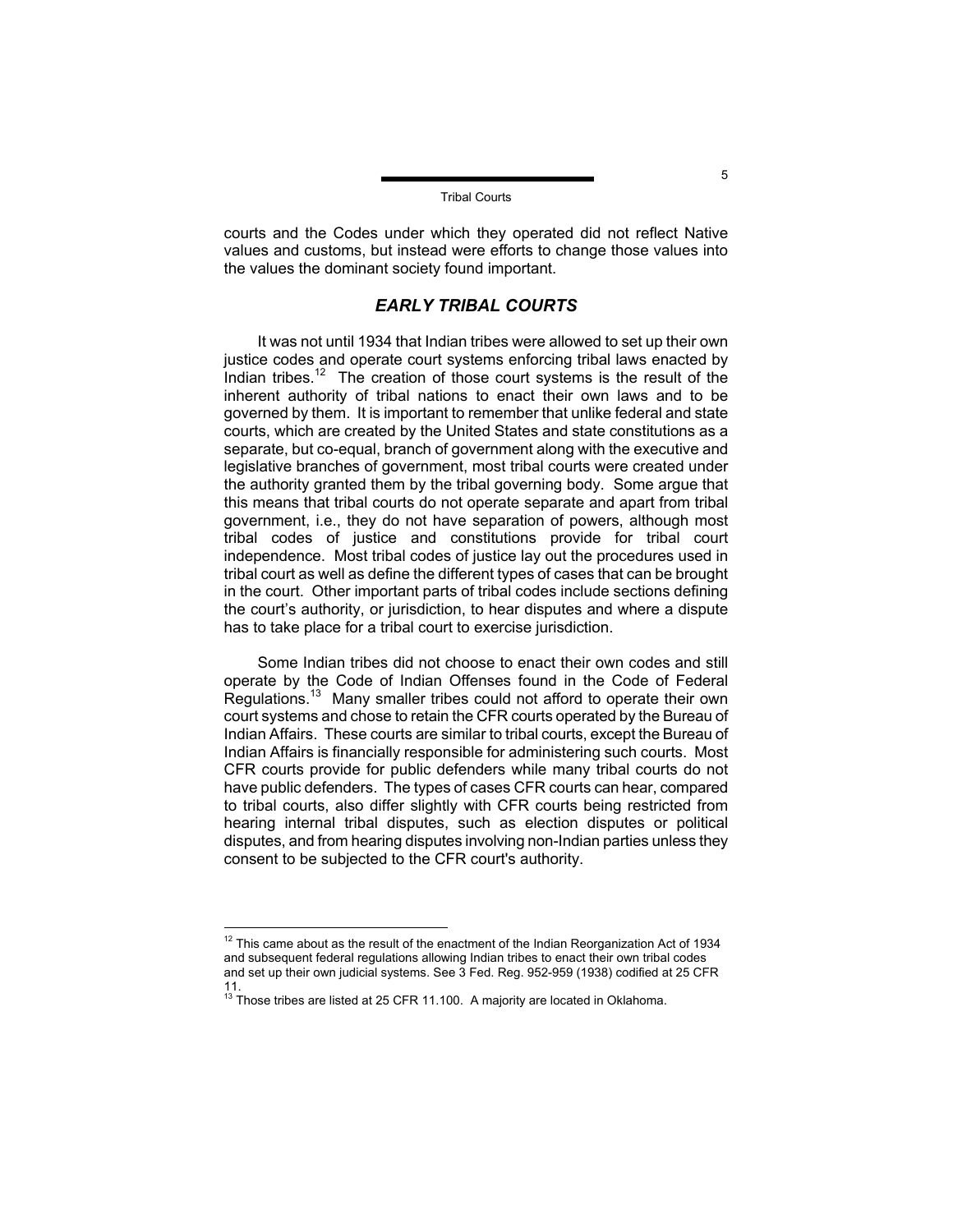### *PUBLIC LAW 280 STATES*

In some states, tribes do not operate court systems or will operate court systems which hear very limited types of cases, such as violations of a tribe's hunting and fishing code or cases that arise under the Indian Child Welfare Act.<sup>14</sup> In those states, called Public Law 280 states,  $15$  the state courts prosecute all persons, Indian and non-Indian, who commit crimes on Indian reservations and the state courts hear the private disputes, such as divorces, contract disputes, personal injury cases, and other matters that arise between parties, Indian and non-Indian. Even in those states, however, some tribal courts exist which still hear certain types of disputes. A person should always inquire into the existence of tribal law or the existence of a tribal court for a certain tribe even if the tribe's reservation is located in a Public Law 280 state. (See PL 280 booklet in this series for more information.)

## *PEACEMAKER OR TRADITIONAL COURTS*

A recent trend among several Indian tribes has been to restore the traditional ways Native people settle disputes and to make these methods a part of the tribal court system. On many reservations, Indian tribal courts use methods such as "Peacemaking,"<sup>16</sup> "Sentencing Circles,"<sup>17</sup> or other methods of dispute resolution that more closely resemble the ways disputes were settled among Native people before the non-Indian society stepped in. This trend is very similar to the movement among some state courts for adopting alternative dispute resolution as an alternative to the adversary system the Anglo legal system values so highly.

<span id="page-6-0"></span> $14$  The Indian Child Welfare Act, 25 USC 1901, was enacted to give Indian tribal courts more authority to decide cases involving the removal of Indian children from their homes and into foster homes or adoptive homes.

<span id="page-6-1"></span><sup>&</sup>lt;sup>15</sup> They are called such because of a federal law which was enacted in 1953 called Public Law 83-280. See 25 USC 1321-1326; 28 USC 1360; 18 USC 1162. This law was enacted as the result of a perceived lack of law enforcement and court systems on certain reservations. The law gave courts in certain states (Minnesota, Wisconsin, California, Nebraska, Oregon, and later Alaska) the authority to decide disputes that arise on Indian reservations and the other states the option to assume such authority by enacting<br>appropriate laws.<br> $\frac{16}{16}$ The Neuris Titlet Os

<span id="page-6-2"></span>The Navajo Tribal Court, for example, has a separate branch called the Peacemaker Court which allows people to utilize that method rather than the usual method of dispute resolution to resolve conflict. See Gloria Valencia-Webber, Tribal Courts: Custom and Innovative Law, 24 NM L. Rev. 225 (1994).<br><sup>17</sup> The Mille Lacs Band of Chippewa Indians in Minnesota utilizes this method for

<span id="page-6-3"></span>sentencing juvenile delinquents.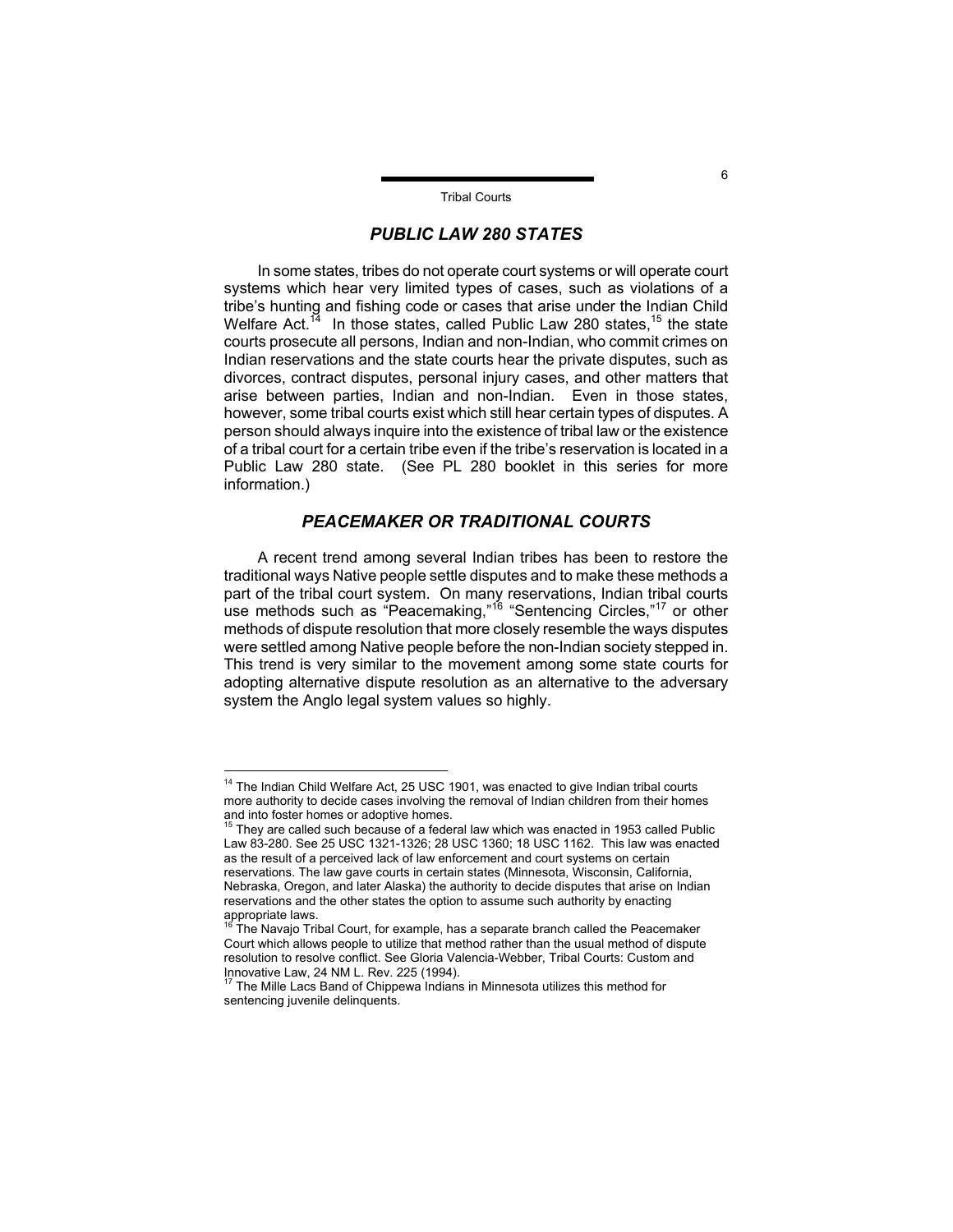### *TRIBAL COURTS TODAY*

The tribal courts and CFR courts that exist today are a varied collection. Many tribal court judges are trained attorneys but that is not always the case. Tribal courts have been fortunate to have respected tribal members, who are not attorneys, serve as tribal judges. These individuals may be knowledgeable of the customs and traditions of a particular tribe and may be able to apply that knowledge and experience in resolving disputes. Oftentimes, the larger tribal courts have both law-trained and non-attorney judges. Many tribal members who have become attorneys have returned to work for their tribe as judges and this has increased the level of respect for these courts in the eyes of tribal members. Tribal judges are generally appointed by the tribe's governing body to serve a certain term. Other tribes require elections for the position of tribal judges while yet others appoint, but the judge must run to retain his seat periodically. Most tribal courts allow both attorneys and "lay advocates" - tribal members who have become knowledgeable of tribal law - to represent persons in tribal court. Each tribal court has its own method of admitting persons to practice there, with some requiring bar exams, while most merely require the attorney to pay an admission fee and study the Tribal code and constitution.

## **HOW TRIBAL COURTS FUNCTION**  *AUTHORITY OF TRIBAL COURTS*

- 1. Jurisdiction of Tribal Courts
	- A. Criminal Jurisdiction

Persons with little knowledge of tribal courts may be surprised at how similar tribal court procedures are to those in state and federal courts. Tribal courts use sworn testimony, keep a record of court proceedings and use both a judge and jury system to decide cases.

One big difference between tribal and state courts is the limits on tribal court authority over certain kinds of cases and persons. Whereas a state court is a court of general jurisdiction, meaning that the court can exercise authority over all persons who have committed a crime within the state's territory or has some contact with the state, tribal courts have seen their authority over certain acts and persons limited by certain United States Supreme Court decisions and Acts of Congress. For example, tribal courts cannot prosecute non-Indians who commit crimes on the reservation, even if they are committed against members of the tribe. Those crimes have to be prosecuted in federal court, if the victim is Indian, or state court if the crime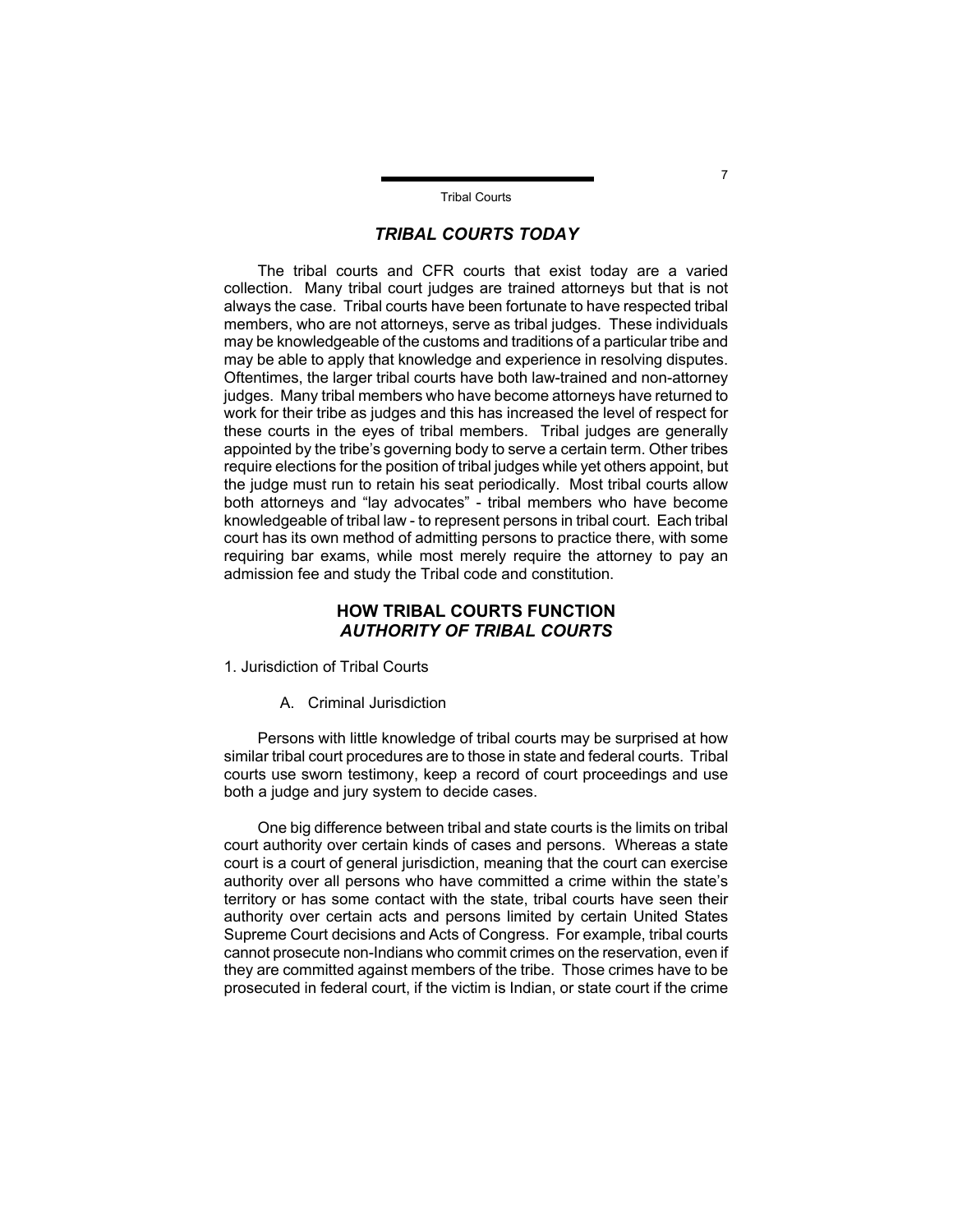is against a non-Indian or is a victimless crime. This is because the U.S. Supreme Court has found that Indian tribes lack the inherent authority to regulate the criminal conduct of non-Indians. Tribal courts can, however, prosecute any Indian person who commits a crime within the reservation.<sup>[18](#page-8-0)</sup>

Indian tribal courts are similarly limited in the types of sentences that can be imposed upon Indians who violate the law. At present, federal law<sup>[19](#page-8-1)</sup> prohibits a tribal court from imposing a tribal jail sentence in excess of one year for any one crime committed. As a result, most tribes do not prosecute serious felonies such as murder, rape and aggravated assaults, preferring that the federal courts prosecute such crimes. Despite this, some tribal codes do have prohibitions against such serious crimes in case a tribal prosecution is warranted.<sup>20</sup> Most tribal jails are also not equipped to house long-term inmates, but instead are similar to holding cells where inmates spend short jail sentences. Other tribes must contract with city or county governments to detain their prisoners.

There is a territorial element to a tribal court's exercise of authority over criminal activity also. In general, tribal courts can only exercise jurisdiction over crimes that have been committed on the reservation.

B. Civil Jurisdiction

A civil case in court is one involving a dispute between two private parties, such as a divorce or lawsuit to collect a debt owed a merchant. Indian tribes and their entities are also frequently involved in tribal court civil disputes.

Tribal courts have very broad authority to hear civil disputes, particularly when the dispute involves some area of domestic relations matter such as marriage, adoption, or child custody. Tribal courts have heard cases ranging from personal injury lawsuits where the injured party is requesting millions of dollars in injuries to small claims cases involving much more modest requests for relief of damages.

The daily staple of cases for a tribal court is very similar to that in the

<span id="page-8-0"></span> $18$  Often the term "Indian Country" is utilized when reference is made to a tribe's territorial jurisdiction. Indian Country is a term of art defined under federal law, 18 USC 1151, to include all lands within an Indian reservation, rights of way running through Indian allotments, and dependent Indian communities.<br><sup>19</sup> See 25 USC 1302.

<span id="page-8-1"></span>

<span id="page-8-2"></span><sup>&</sup>lt;sup>20</sup> In some instances, both the federal courts and tribal courts have prosecuted the same criminal activity, and the US Supreme Court has held that this is permissible. See United States v. Wheeler, 435 US 313 (1978).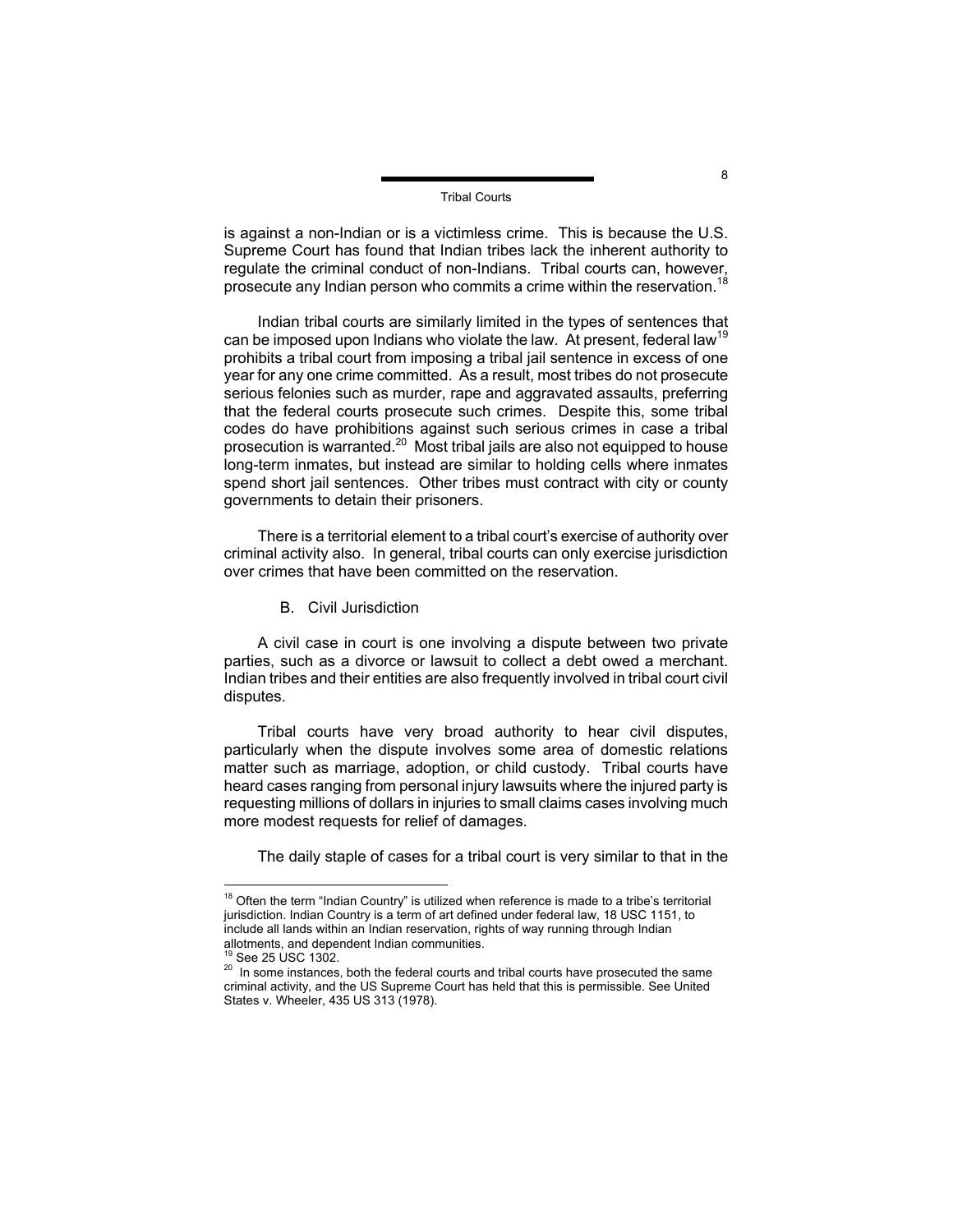state courts with many domestic relations cases, consumer collection matters, juvenile delinquency proceedings, and housing cases. If a civil dispute involves an Indian on the reservation, such as a lawsuit by a merchant to collect a debt from a reservation Indian, the U.S. Supreme Court has recognized that such a case can only be brought in a tribal court, and not a state court.<sup>21</sup> Similarly, in the area of domestic relations, it is generally recognized that only tribal courts can hear cases such as those brought for the adoption of Indian children<sup>[22](#page-9-1)</sup> who reside on the reservation, or divorce cases where one party to the dispute is an Indian residing on the reservation.

Tribal courts can even exercise jurisdiction over certain civil disputes involving non-Indians, unlike the criminal jurisdiction arena. If a non-Indian enters into a consensual relationship with the tribe (for example marries a tribal member or enters into a contract with the tribe to perform work on the reservation), or its' members and a dispute breaks out regarding the relationship, the tribal court can decide the dispute.

The tribe, or an individual Indian, can also bring the dispute into state court if they wish, although the non-Indian would probably be restricted to bringing the suit in tribal court. See Three Affiliated Tribes of Fort Berthold Reservation v. Wold Engineering, 467 U.S. 138 (1984). Another instance where a tribal court may be able to exercise authority over the actions of a non-Indian on a reservation occurs when the non-Indian's activities have a serious impact upon the tribe and its members' well-being. Examples may be when a non-Indian is polluting reservation waters or is committing acts of domestic violence against a tribal member. In those instances, a tribal court would be able to issue orders preventing further polluting or domestic violence by the non-Indian, although it would be restricted from bringing a criminal prosecution against the non-Indian.

There are some limitations on tribal court jurisdiction which are the result of the use of federal law. For example, tribal courts cannot probate interests individual Indians have in trust or allotted lands or personal property held in trust, which are lands that are held in trust by the United States government for individual Indians. These types of probate hearings are conducted by Administrative Law Judges in the Department of Interior. Tribal courts can hear probate hearings regarding the personal property (cars, bank accounts, etc.) of deceased Indians, however, and do frequently hear these cases. Nor can tribal courts hear bankruptcy cases or suits against the United States government. These types of cases are governed

9

<span id="page-9-0"></span><sup>&</sup>lt;sup>21</sup> See Williams v. Lee, 358 U.S. 217 (1959).

<span id="page-9-1"></span> $22$  See Fisher v. District Court, 424 US 382 (1976).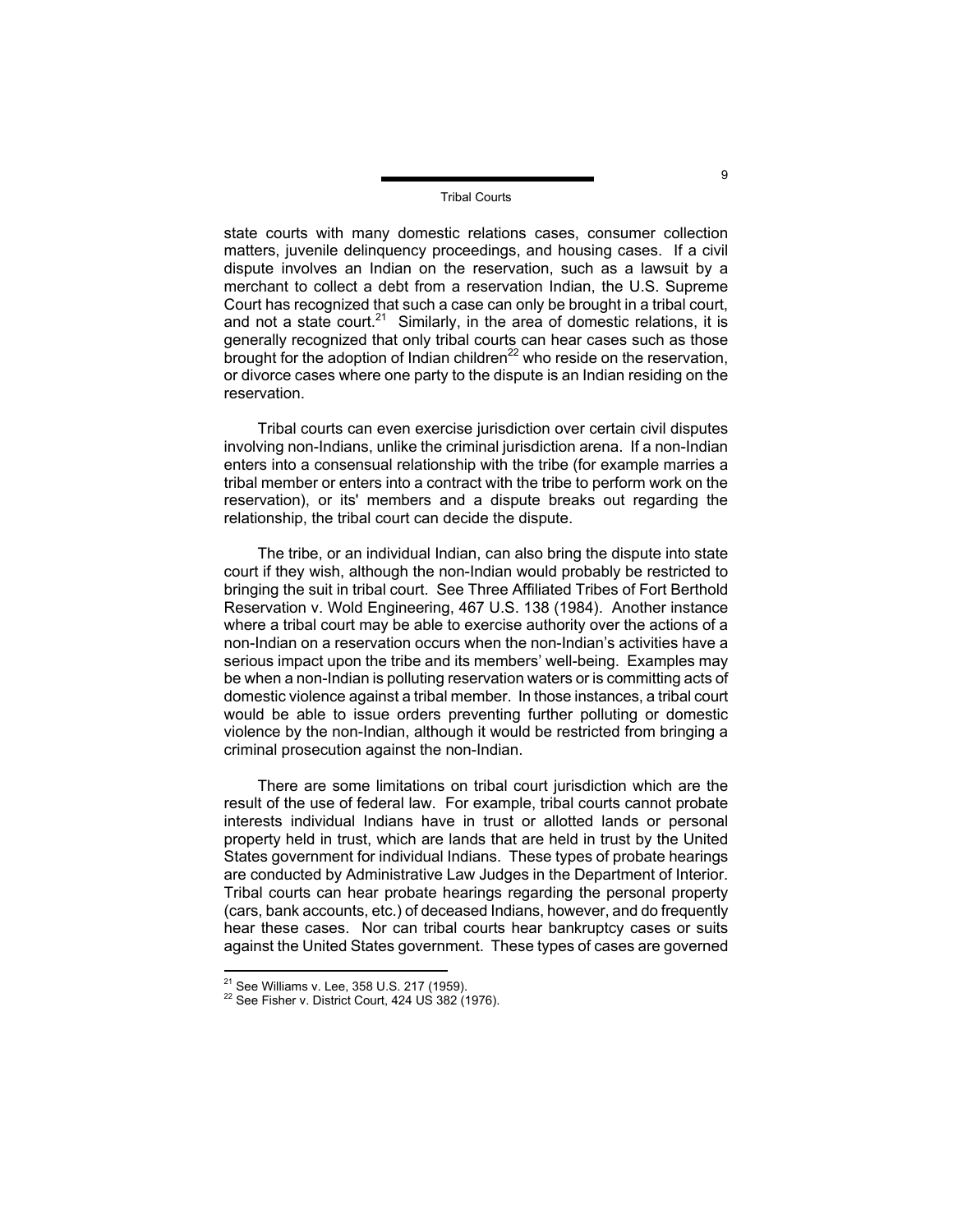by federal law which prohibit tribal court authority.

#### 2. Procedure Used in Tribal Courts

### A. Criminal Cases

It should be remembered that because Indian tribes are not created by the United States Constitution, that document does not apply to restrict the actions of tribal governments or their court systems.<sup>23</sup> However, just as the Bill of Rights contained in the United States Constitution ensures certain rights to persons charged with crimes in the federal and state courts, Indian tribal courts have their own version of the "Bill of Rights." It is called the Indian Civil Rights Act and it was enacted by Congress in 1968 to ensure persons certain basic rights when working or dealing with tribal governments and court systems. Because it guarantees many of the same rights that the Bill of Rights does, not surprisingly criminal proceedings in tribal courts are very similar to those in state and federal courts. Those persons charged with crimes in tribal court have the right to be read the charges, the right to confront witnesses against them and to call witnesses to testify for them, the right to remain silent which includes the right not to be compelled to testify in their own defense, the right to not be confined unless the tribe proves the charges against them beyond a reasonable doubt, the right to reasonable bail, and the right not to be prosecuted twice for the same criminal activity.

In other respects, the Indian Civil Rights Act provides more, and sometimes less, protection for the criminally accused than a state or federal court would provide. A defendant in a tribal court is entitled to ask for a jury trial of at least six persons whenever the crime he is charged with carries the possibility of a jail sentence. This is somewhat broader than the right in federal and some state courts where a person can only get a jury trial when facing the possibility of imprisonment of more than six months. The Indian Civil Rights Act only guarantees a jury trial of six persons, whereas the federal and most state courts guarantee a panel of twelve jurors to decide a case. Undoubtedly, Congress was concerned about imposing the huge costs associated with twelve-member juries on Indian tribes who are strapped for resources to operate their court systems.<sup>[24](#page-10-1)</sup>

A similar concern may have prompted Congress not to require Indian tribal courts to provide free attorneys for indigent persons charged with crimes in tribal court. Although the tribal court must allow a person to be represented by counsel, the court does not have to appoint and pay for an

<span id="page-10-0"></span><sup>&</sup>lt;sup>23</sup> See Talton v. Mayes, 163 US 376 (1896).

<span id="page-10-1"></span> $24$  Such persons may include those who do not speak the English language, have been convicted of felonies, or who have sat on other juries within a certain period of time.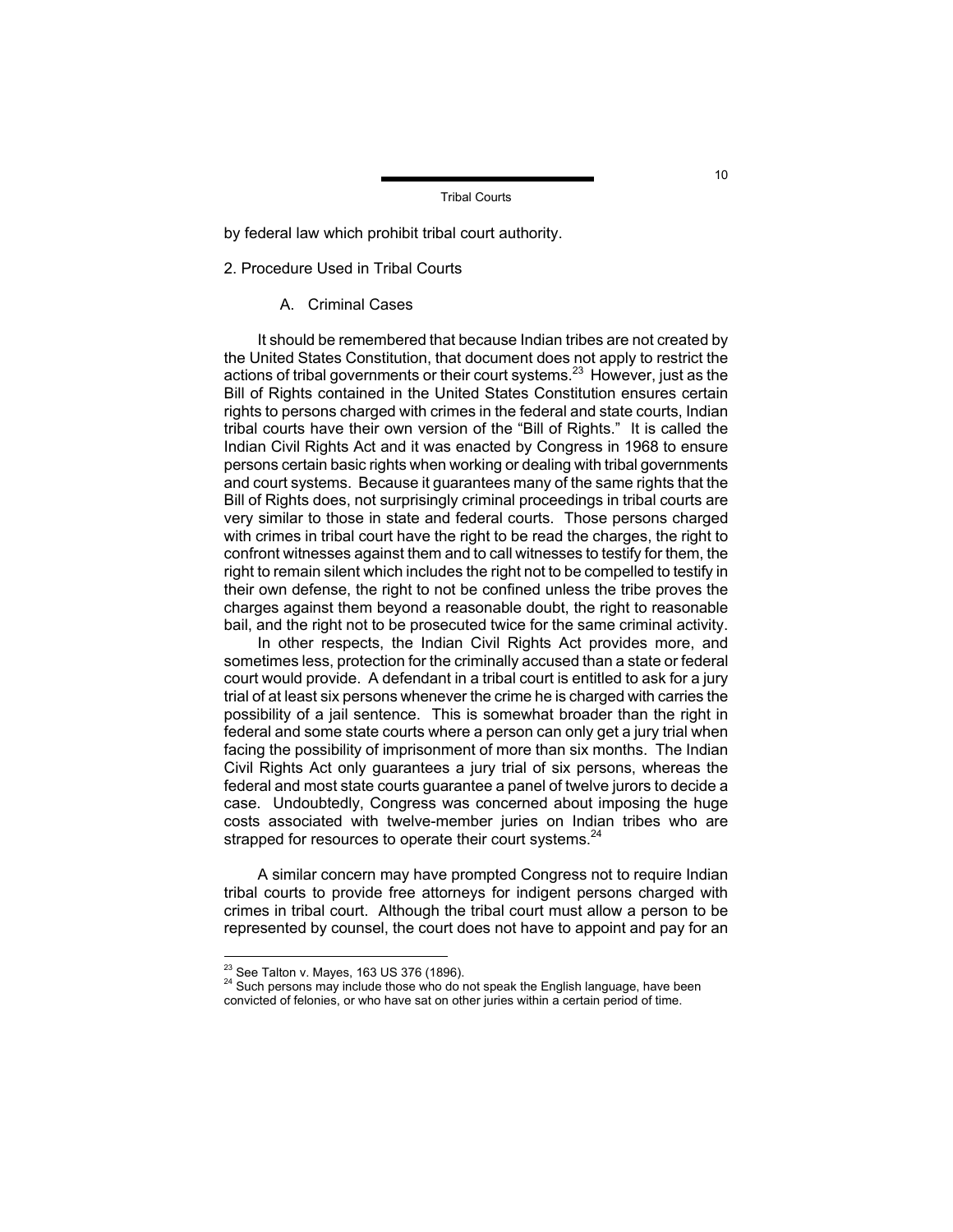attorney for a person who cannot afford legal counsel. Many tribal courts have public defender systems, sometimes staffed by attorneys but often staffed by non-attorneys familiar with tribal court procedures. Being represented by an attorney or the tribal public defender is purely voluntary as a tribal defendant may choose to represent himself in the court and most tribal courts have recognized a right to do this. Almost every tribal court has a prosecutor or presenting officer, usually an attorney but not always, who prosecutes criminal cases in the name of the tribe. Some tribal courts have received special grants to retain prosecutors who prosecute only a certain category of cases such as domestic violence cases.

A frequent criticism of tribal court jury trials is that only tribal members can sit on juries. The U.S. Supreme Court cited to this common reality when it held that tribal courts have no criminal jurisdiction over Indians from other reservations who commit crimes. This is true for most Indian tribal courts where jurors are usually drawn from tribal election rolls. Some tribes allow any Indian who resides on the reservation to serve on a tribal jury, while some other tribal codes actually do not appear to restrict any person from serving on a tribal jury provided the person lives on the reservation. One obvious problem tribes confront when deciding who should be allowed to sit on tribal juries is that a non-Indian cannot be prosecuted by a tribe for violating his sworn duties as a juror and this may convince tribes not to allow them to sit. Nothing in the law, however, prevents an Indian tribe from allowing any person to sit on a tribal jury, including those persons who are normally disqualified under state and federal law.

Indian tribes have also been given some freedom by Congress to decide what laws will be applied to persons who commit crimes within their reservations which are prosecuted in federal courts. The federal death penalty, for example, can only be applied to those persons who commit murders on reservations when the Indian tribe has chosen, by tribal resolution, to allow it to apply.<sup>25</sup> The same provision applies to allowing prosecutions of juveniles under 13 as adults $^{26}$  and the "three-strikes and you're out law," making certain repeat offenders subject to more serious punishment in federal court for their actions.<sup>[27](#page-11-2)</sup>

Persons who are convicted by tribal courts and put into jail have the right to go to federal court to challenge their convictions after they have appealed through the tribal court system. This privilege, called the privilege of habeas corpus, is guaranteed any person in custody of a tribe by the

<span id="page-11-0"></span><sup>&</sup>lt;sup>25</sup> See 18 USC 3598

<span id="page-11-2"></span><span id="page-11-1"></span>

 $\frac{26}{27}$  18 USC 5032.<br> $\frac{27}{18}$  USC 3559(c)(6).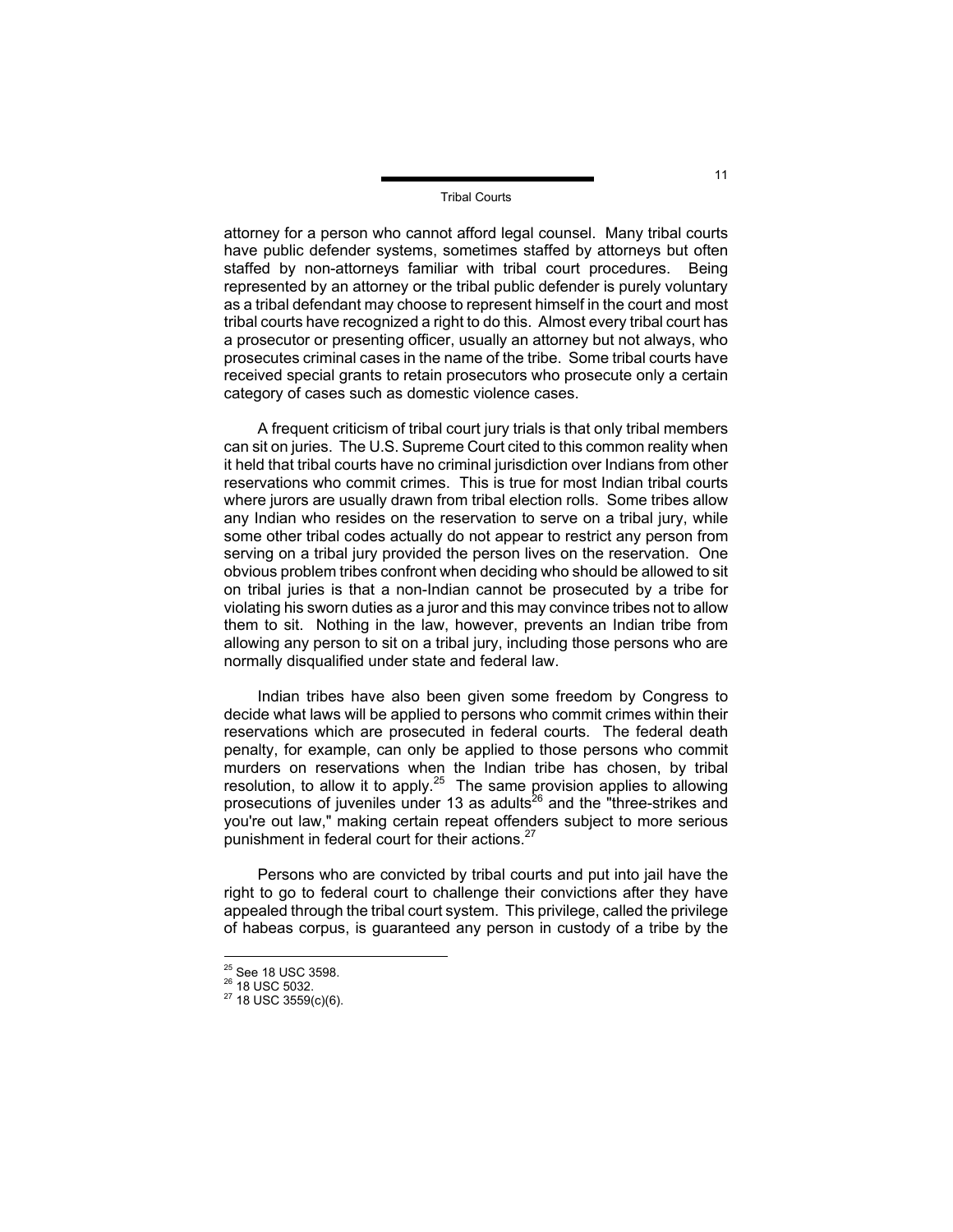Indian Civil Rights Act. $^{28}$  It is similar to the rights of a person to challenge a state conviction in federal court. The person must demonstrate a violation of the Indian Civil Rights Act, however, to obtain release from the federal courts. See Duro v. Reina, 495 U.S. 676 (1990).

#### B. Civil Procedures

Indian tribal courts have broad leeway to adopt their own procedures to deal with civil cases heard in tribal courts, provided these procedures provide basic fairness to all parties. $29$  The most common method of resolving disputes in tribal courts is the "adversary" system popular in state and federal courts. This system allows each party to present evidence and testimony and then requires the judge, or in limited cases jury, to decide which side should prevail. A tribal court need not provide a jury trial to a person in a civil case, as such is not mandated by the Indian Civil Rights Act. Nevertheless, some tribal courts do permit civil jury trials with similar juries as those selected in criminal cases. Oftentimes, this is only when a certain amount of money is in dispute. Tribal courts use many of the same laws that apply in state courts to resolve cases such as divorce, child custody, housing eviction cases, and consumer collection matters. Some tribal codes, however, go by tribal custom law, which is oftentimes not defined in the tribal code and requires some knowledge of the practices and customs of the tribe to understand. A good example of this is that many tribal courts place Indian children with grandmothers in custody disputes whereas a state court would almost never place a child with a non-parent. This is because grandparents have traditionally raised many Indian children and Indian custom respects this practice.

Another practice commonly used in tribal courts which may appear inconsistent with what happens in state and federal courts is the right of persons to be heard, especially the elderly. Indian tribes traditionally resolved disputes by consensus rather than by court adjudication. One still sees the impact of a consensus-building tradition in many tribal courts where all parties are allowed substantial time to state their positions and may often refer to matters that do not appear related to the dispute before the court. Tribal courts are much more tolerant of this because most tribes have an oral tradition which placed much more of a premium on the spoken, rather than the written word. This is why many tribes do not require a party in a civil case to file a written response to a civil complaint, but instead allows the person to appear in court and state his position in opposition.

<span id="page-12-0"></span><sup>&</sup>lt;sup>28</sup> See 25 USC 1303.

<span id="page-12-1"></span><sup>&</sup>lt;sup>29</sup> Such fairness is required by the due process provision of the Indian Civil Rights Act which requires a tribal court to provide due process to all persons in its court.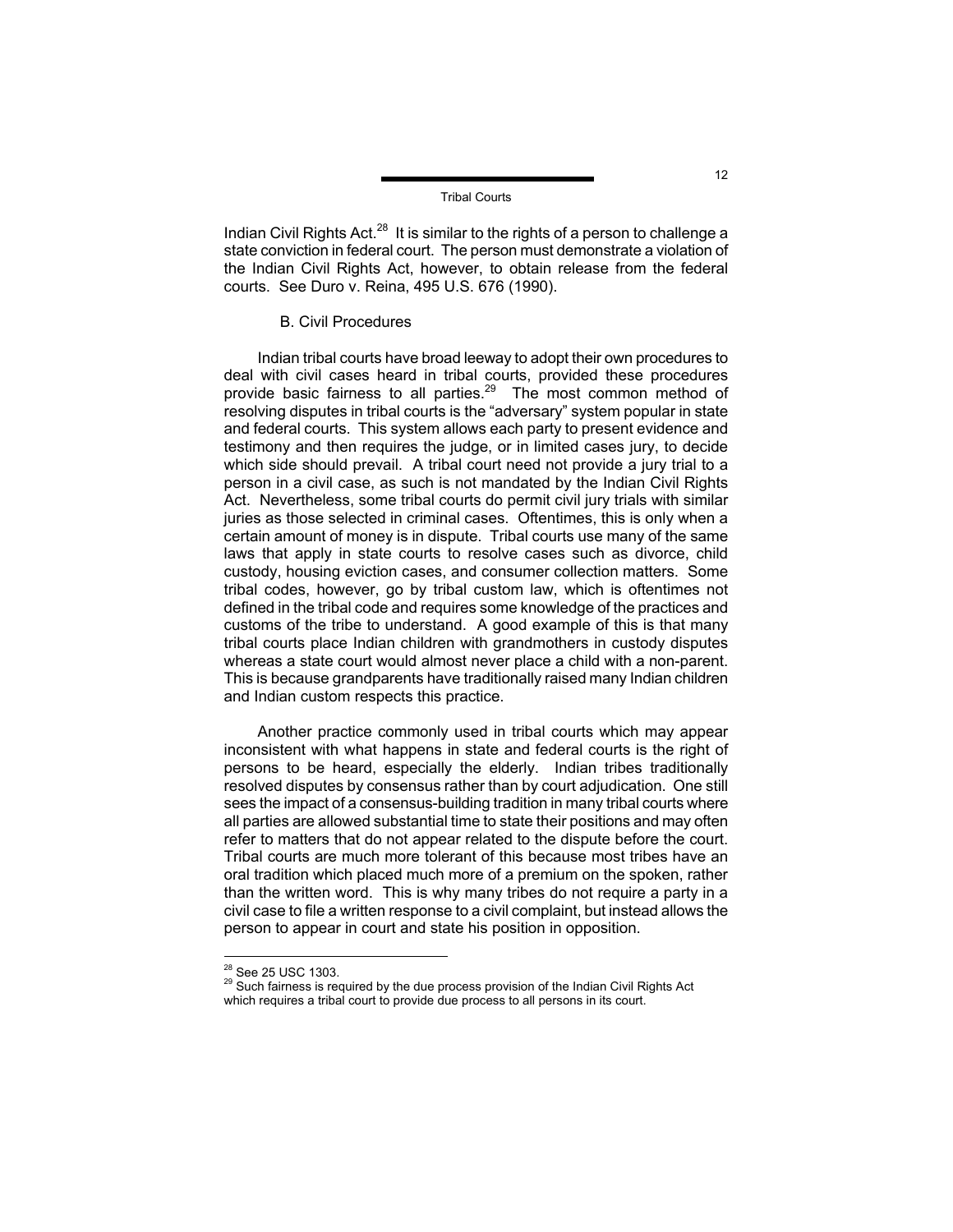# *ROLE OF TRIBAL COURTS IN PROTECTING ADULT AND CHILD VICTIMS*

One area where tribal courts provide a vital service to victims of crime and violence is in issuing protection orders and orders protecting children who have been victims of abuse and neglect. On most reservations, when a person has been the victim of domestic violence or a child has been abused, the tribal court is the only court with the authority to issue an order protecting that person. Tribal court protection order proceedings are very similar to the procedures used by state courts. Most tribal courts have fill-in-the-blank forms to be filled in for a temporary protection order. After the issuance of a temporary protection order and notice of hearing the order is distributed to either tribal or BIA police to serve upon the offender. A hearing follows, at which time the victim can appear with an attorney, an advocate, or by herself/himself. After that hearing, if a permanent protection order is entered a copy is sent to tribal or BIA law enforcement and sometimes sent to other local law enforcement if the victim frequently travels off reservation. Many tribal codes have mandatory arrest requirements and mandatory hold provisions in domestic violence cases which allow the victim to get protection from the offender after a violation.

Child abuse and neglect cases are another important part of tribal court cases. On many reservations the tribe operates its own child protection program, while on others it coordinates those services with BIA or county child protection programs. When an Indian child is neglected or abused, the court or the tribal code can permit a law enforcement officer or social worker to take emergency custody of the child in order to protect the child. Such a removal is generally followed by a petition to the tribal court for an emergency placement which can only last for a specified period of time before the parents or guardian of the child have a right to appear in court for a hearing to determine if the placement should continue. If the emergency situation persists and the child protection program feels more services are needed, it can file a dependency and neglect petition which has to be proven by the tribe by clear and convincing evidence in most tribal courts.

In many tribal courts, the tribal prosecutor also serves as the presenting officer in abuse and neglect cases, while other tribal courts have persons who just serve as presenting officers. If the tribal court has a public defender, oftentimes this person represents the parents or guardian of the child. Many tribal codes allow for the appointment of a guardian ad litem for the child, which is a person who speaks for the child in tribal court. On

13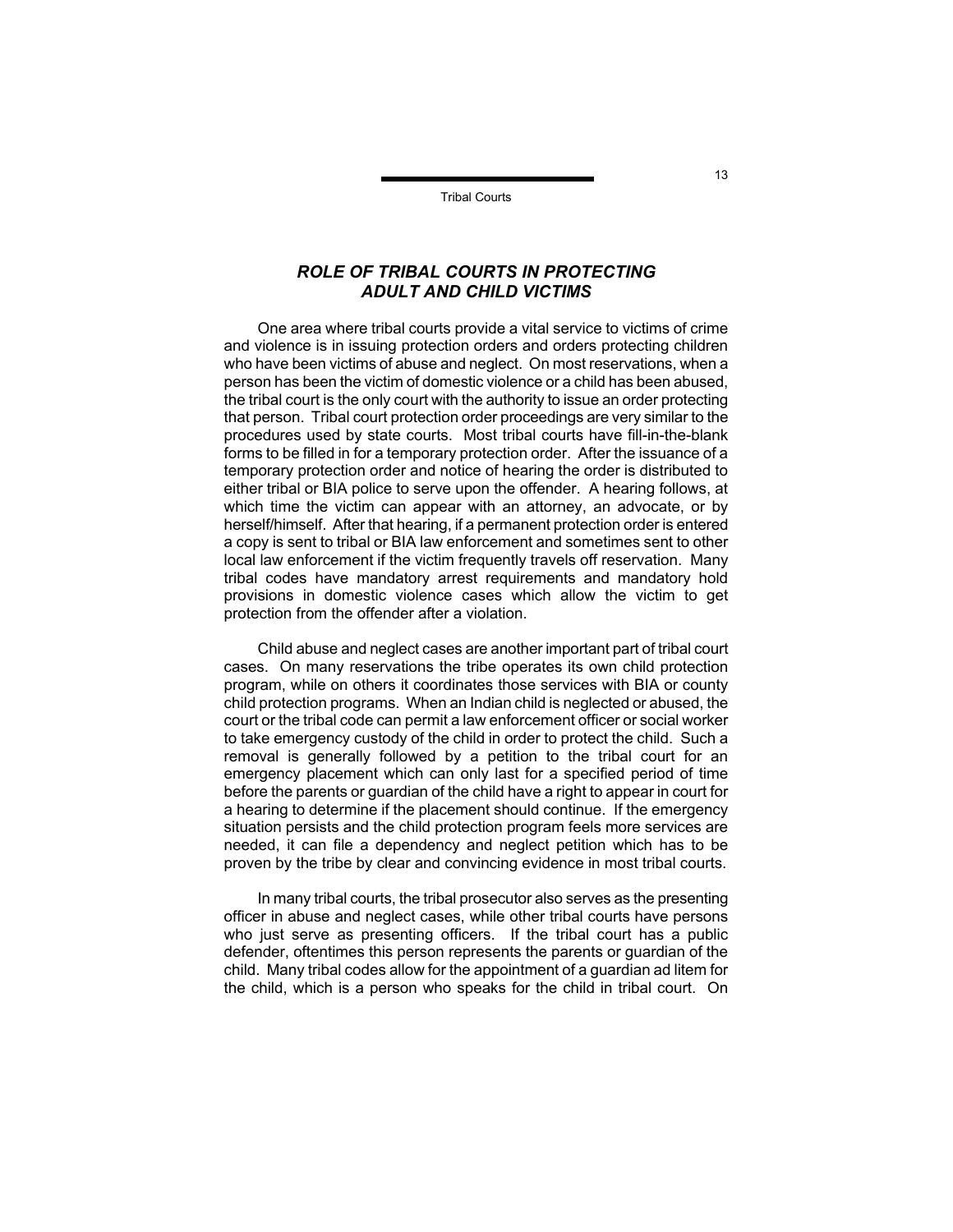many reservations, this person is a child advocate volunteer, while on others it is a person with knowledge of Indian child-rearing practices who can help the tribal judge determine what is best for the child. If a parent or guardian's neglect of his/her parental duties continue, the tribal court has a proceeding whereby the parental rights can be terminated and the child freed for adoption. These types of proceedings are less common on reservations because generally relatives of the child come forward to care for the child rather than the child being placed with another family.

# *TRIBAL COURTS AND THEIR RELATIONSHIP TO OTHER COURT SYSTEMS*

It is very important that a tribal court order be honored by other courts, including state and federal. Not only is this important to the tribe, but to a person with an order from a tribal court it is essential that the order be honored off the reservation. This is especially true when the person's safety is dependent upon the order being honored by other courts. When one court honors an order of another court, it is called full faith and credit, or comity. Full faith and credit is required when law requires it, while comity means that one court will honor another court's orders out of respect for the other court's authority. In some situations, state and tribal courts must honor each other's orders under full faith and credit. This includes domestic violence protection orders<sup>30</sup> and child support orders.<sup>31</sup> Some states have also held that tribal court orders should be honored as orders from foreign territories.<sup>32</sup> In the majority of states, however, tribes and states either honor each other's orders under some type of comity or they do not honor each other's orders. Many state courts do not understand tribal court procedures and are cautious when confronted with tribal court orders because they believe that tribal court systems do not comply with the same standards as state courts and that some tribal judges are not law-trained. To overcome some of these issues, in many states, tribal-state court forums have been created to allow state and tribal judges to interact about their respective court systems and this dialogue has led to agreements about such issues as full faith and credit.

#### **CONCLUSION**

Indian tribal courts are the unknown commodity in the American legal system primarily because people are uneducated about their authority and procedures. They perform vital functions in assuring harmony and safety for

<span id="page-14-0"></span><sup>&</sup>lt;sup>30</sup> See 18 USC 2265.

<span id="page-14-2"></span><span id="page-14-1"></span>

<sup>&</sup>lt;sup>31</sup> 28 USC 1738B.<br><sup>32</sup> See 28 USC 1738.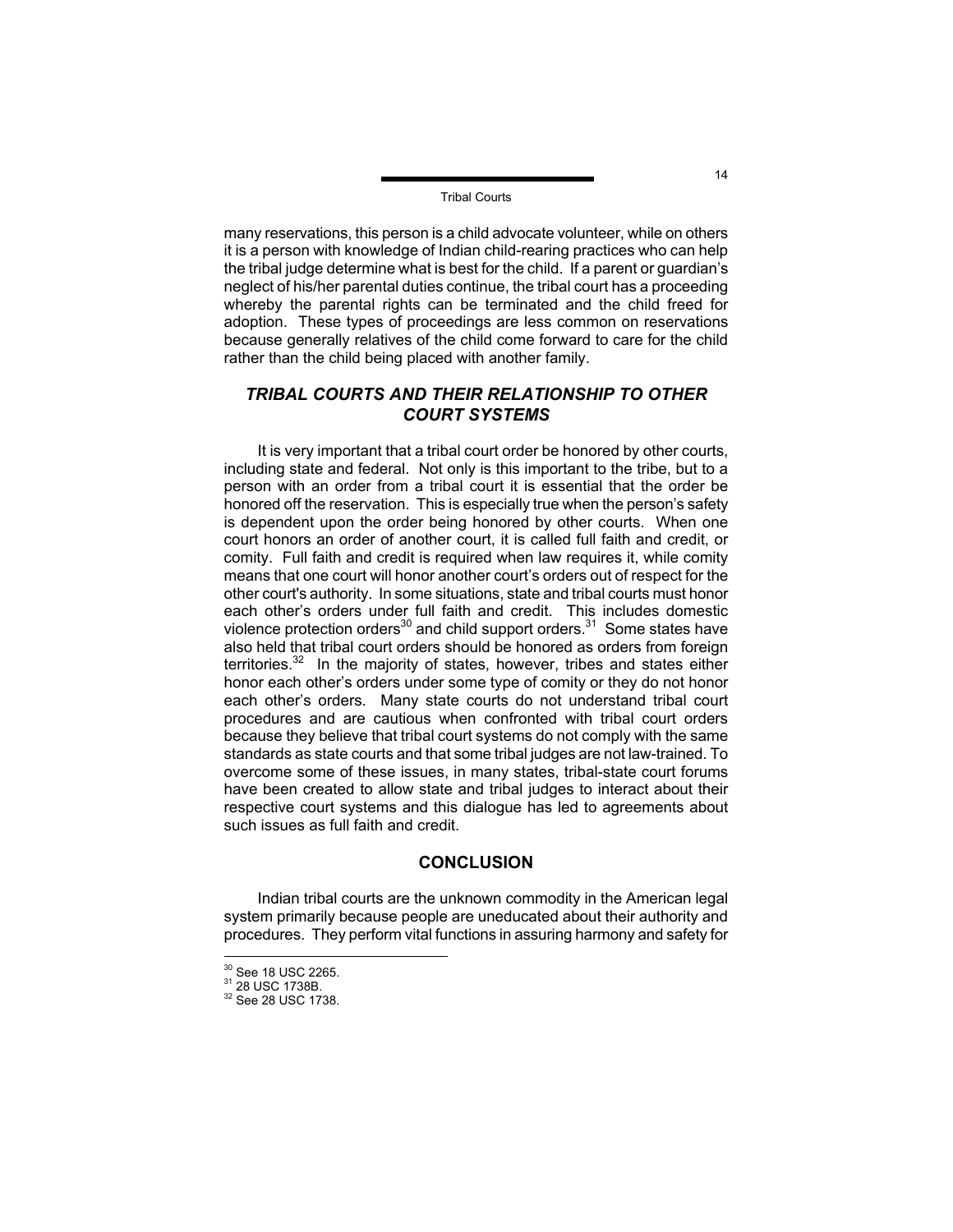the reservation communities that they serve. They do so on drastically fewer dollars than the federal and state courts which they are often compared to. Tribal justice systems deserve the respect of all who work<br>with them.  $with$  them.

15